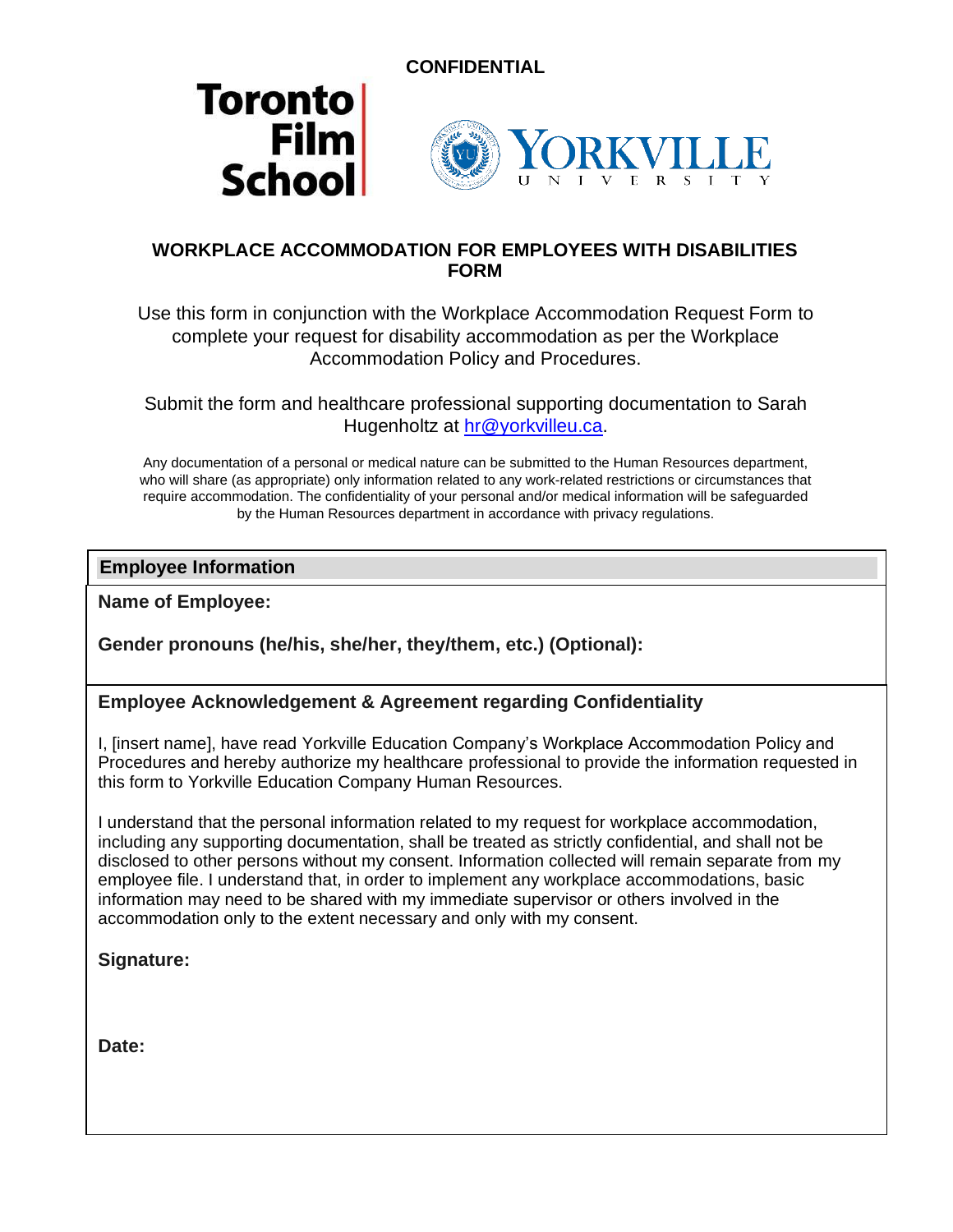## **CONFIDENTIAL**

#### **INFORMATION FOR THE HEALTHCARE PROFESSIONAL**

The above mentioned employee is requesting workplace accommodation while employed at Yorkville University/Toronto Film School. The employee is required to supply the University/School with documentation that:

• Provides information regarding functional capacity – any limitations, restrictions or disability related needs to performing the functions of the job

• Recommends any assistive devices equipment or accommodations to enable the employee to perform the functions of the job

• Describes the approximate timeframe for the required accommodation

[Edit to include the definition of disability that pertains to the applicable province. Please note British Columbia human rights legislation does not have a specific definition for physical or mental disability but guidance from case law is provided below.]

Ontario:

The definition of Disability in the Ontario Human Rights Code ("OHRC", "the Code") Section 10 of the Code defines "disability" as:

(a) any degree of physical disability, infirmity, malformation or disfigurement that is caused by bodily injury, birth defect or illness and, without limiting the generality of the foregoing, includes diabetes mellitus, epilepsy, a brain injury, any degree of paralysis, amputation, lack of physical co-ordination, blindness or visual impediment, deafness or hearing impediment, muteness or speech impediment, or physical reliance on a guide dog or other animal or on a wheelchair or other remedial appliance or device,

(b) a condition of mental impairment or a developmental disability,

(c) a learning disability, or a dysfunction in one or more of the processes involved in understanding or using symbols or spoken language,

(d) a mental disorder, or

(e) an injury or disability for which benefits were claimed or received under the insurance plan established under the Workplace Safety and Insurance Act, 1997

"Disability" should be interpreted in broad terms. It includes both present and past conditions, as well as a subjective component based on perception of disability. Although sections 10(a) to (e) set out various types of conditions, it is clear that they are merely illustrative and not exhaustive.

British Columbia:

The concept of "physical disability" for human rights purposes, generally indicates a:

"physiological state that is involuntary, has some degree of permanence, and impairs the person's

ability, in some measure, to carry out the normal functions of life"

(*Boyce v New Westminister (City) (1994)*, 24 CHRR D/441 at para 50 [*Boyce*]).

A "disability" must have a certain level of severity, permanence or persistence (*Li v Aluma Systems and another*, 2014 BCHRT 270 at para 41).

In *Morris v BC Rail*, 2003 BCHRT 14 at para 214 [*Morris*], the Tribunal set out the following three aspects for assessing whether an individual has a physical or mental disability:

- 1. "[T]he individual's physical or mental impairment, if any;
- 2. "[T]he functional limitations, if any, which result from that impairment; and

(c) a mental disorder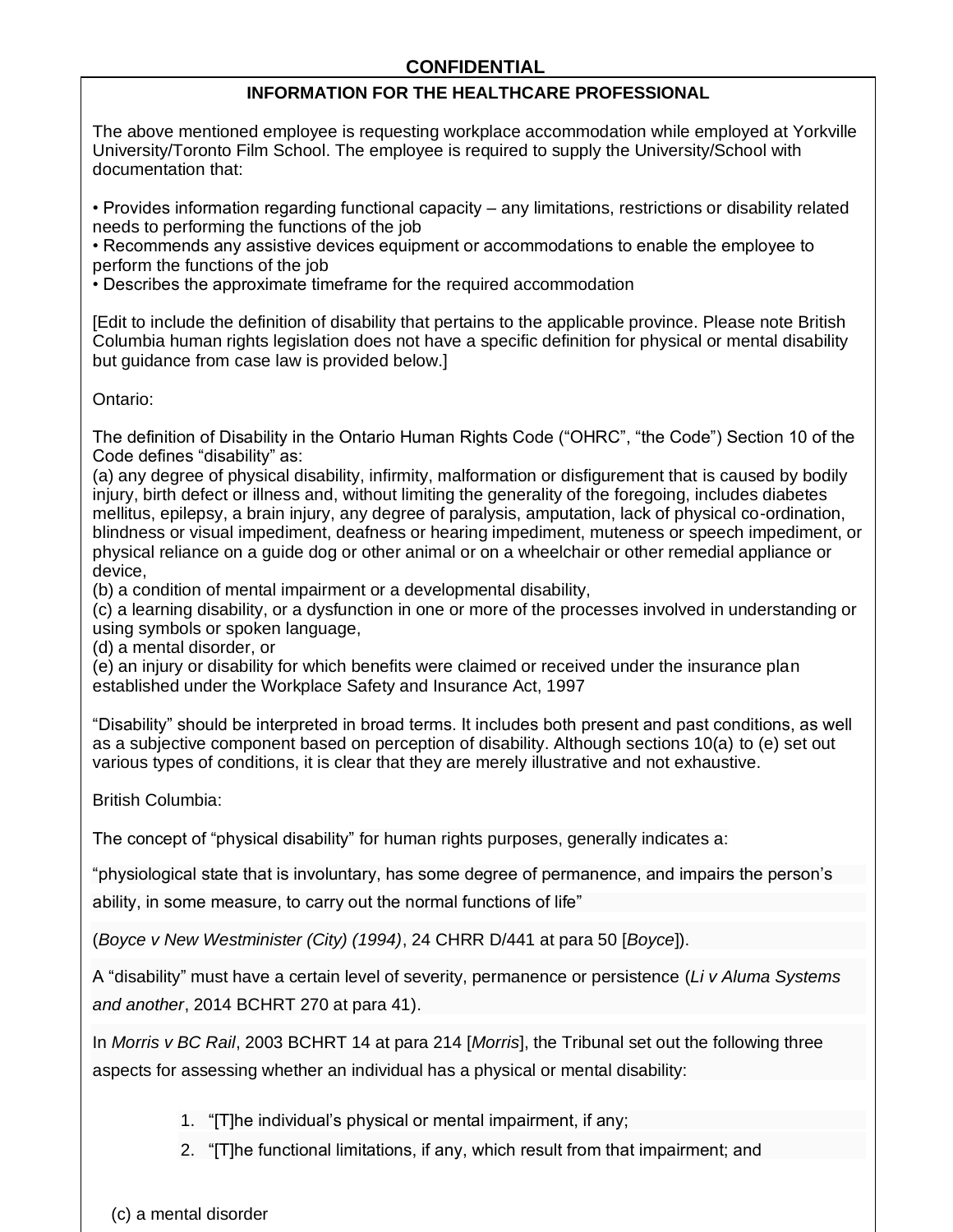3. "[T]he social, legislative or other response to that impairment and/or limitations…

assessed in light of the concepts of human dignity, respect and the right to equality."

New Brunswick:

The definition of Mental Disability and Physical Disability in the New Brunswick Human Rights Act ("the Act") as per Section 2 of the Act is as follows:

"mental disability" includes:

(a) an intellectual or developmental disability,

(b) a learning disability, or dysfunction in one or more of the mental processes involved in the

comprehension or use of symbols or spoken language, and

(c) a mental disorder

"physical disability" means any degree of disability, infirmity, malformation or disfigurement of a physical nature resulting from bodily injury, illness or birth defect and includes, but is not limited to, a disability resulting from any degree of paralysis or from diabetes mellitus, epilepsy, amputation, lack of physical coordination, blindness or visual impediment, deafness or hearing impediment, muteness or speech impediment, or physical reliance on a guide dog or on a wheelchair, cane, crutch or other remedial device or appliance.

## **Accommodation Details**

Please confirm that there is a disability  $□Yes □No$ 

Please provide the following:

• The nature of the disability and how the disability affects the ability to perform the job duties (see attached job description). Please note: we do not require the actual diagnosis.

• Identify the limitations and restrictions that require workplace accommodation.

Please provide your recommendation(s) to accommodate the limitations and/or restrictions as outlined above. If recommending a work schedule modification, please specify details (e.g. how many hours of work per day or per week).

What is the expected duration for this workplace accommodation?

What is the prognosis of the disability?